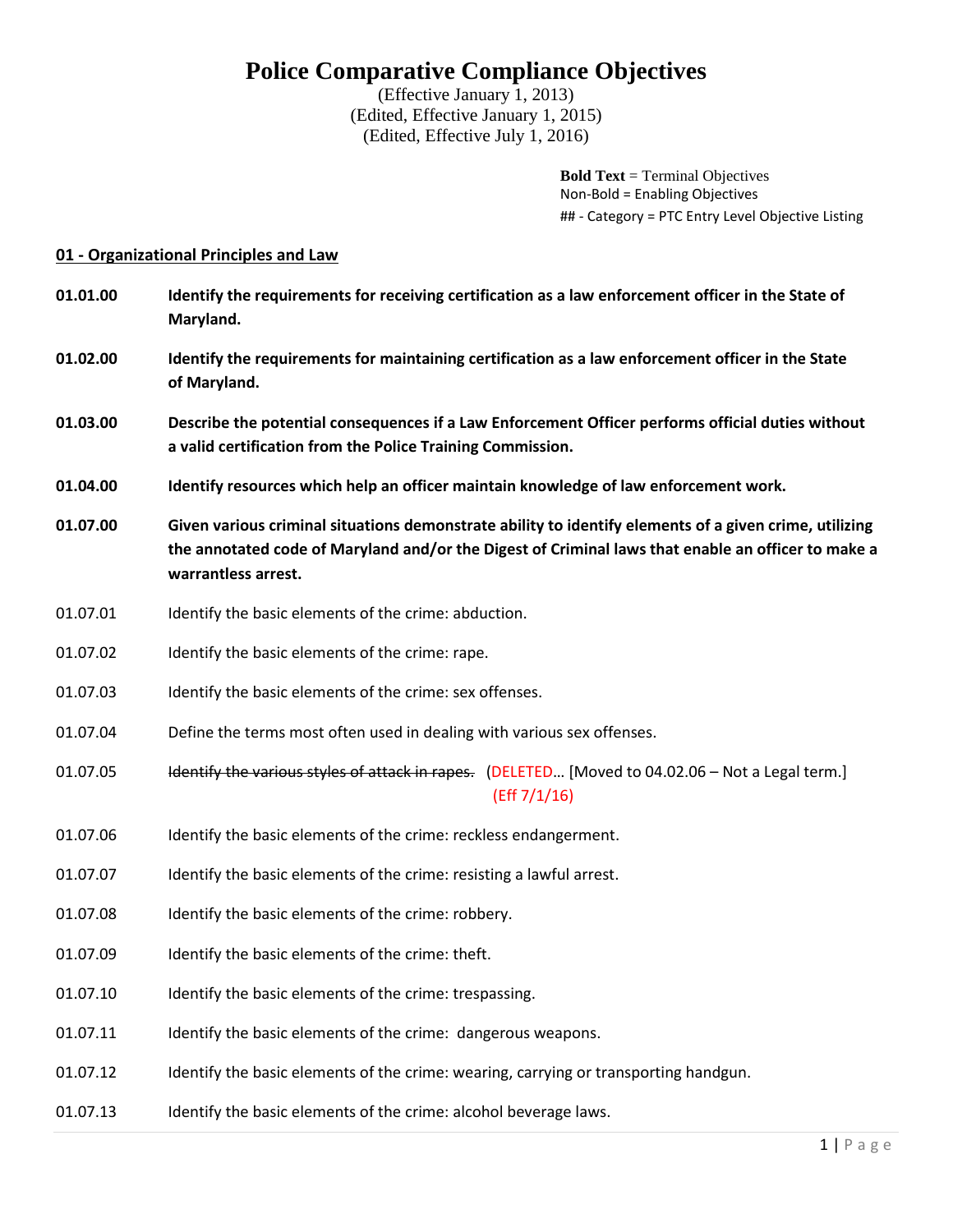- 01.07.14 Identify the basic elements of the crime: arson.
- 01.07.15 Identify the basic elements of the crime: burglary.
- 01.07.16 Identify the basic elements of the crime: carjacking.
- 01.07.17 Identify the basic elements of the crime: child abuse.
- 01.07.18 Identify the basic elements of the crime: disorderly conduct.
- 01.07.19 Identify the basic elements of the crime: domestic violence.
- 01.07.20 Identify the basic elements of the crime: escape.
- 01.07.21 Identify the basic elements of the crime: false report of a crime.
- 01.07.22 Identify the basic elements of the crime: fraud.
- 01.07.23 Identify the basic elements of the crime: forgery.
- 01.07.24 Identify the basic elements of the crime: interfering with a police officer making a lawful arrest.
- 01.07.25 Identify the basic elements of the crime: homicide by motor vehicle while impaired or under the influence of alcohol.
- 01.07.26 Identify the basic elements of the crime: indecent exposure.
- 01.07.27 Identify the basic elements of the crime: manslaughter.
- 01.07.28 Identify the basic elements of the crime: murder.
- 01.07.29 Identify the basic elements of the crime: CDS violation.
- 01.07.30 Identify the basic elements of the crime: assault I degree.
- 01.07.31 Identify the basic elements of the crime: assault II degree.
- 01.07.32 Identify the basic elements of the crime: Aggravated Cruelty to Animals.
- 01.07.33 Identify the basic elements of the crime: Dogfight Arranging, Conducting.
- 01.07.34 Identify the basic elements of the crime Identity theft.
- 01.07.35 Identify the basic elements of the crime of Human Trafficking. [Objective approved by the Training Commission, July 2013, effective 1/1/2014, requested by the PTC to address a specific need.]
- **01.08.00 Identify the legal limits of detention of a suspect.**
- **01.09.00 Identify elements of a lawful arrest.**
- **01.10.00 Identify criminal violations that require charging a juvenile as an adult offender.**
- 01.10.01 Identify the incidents a juvenile offender maybe waived to "adult status".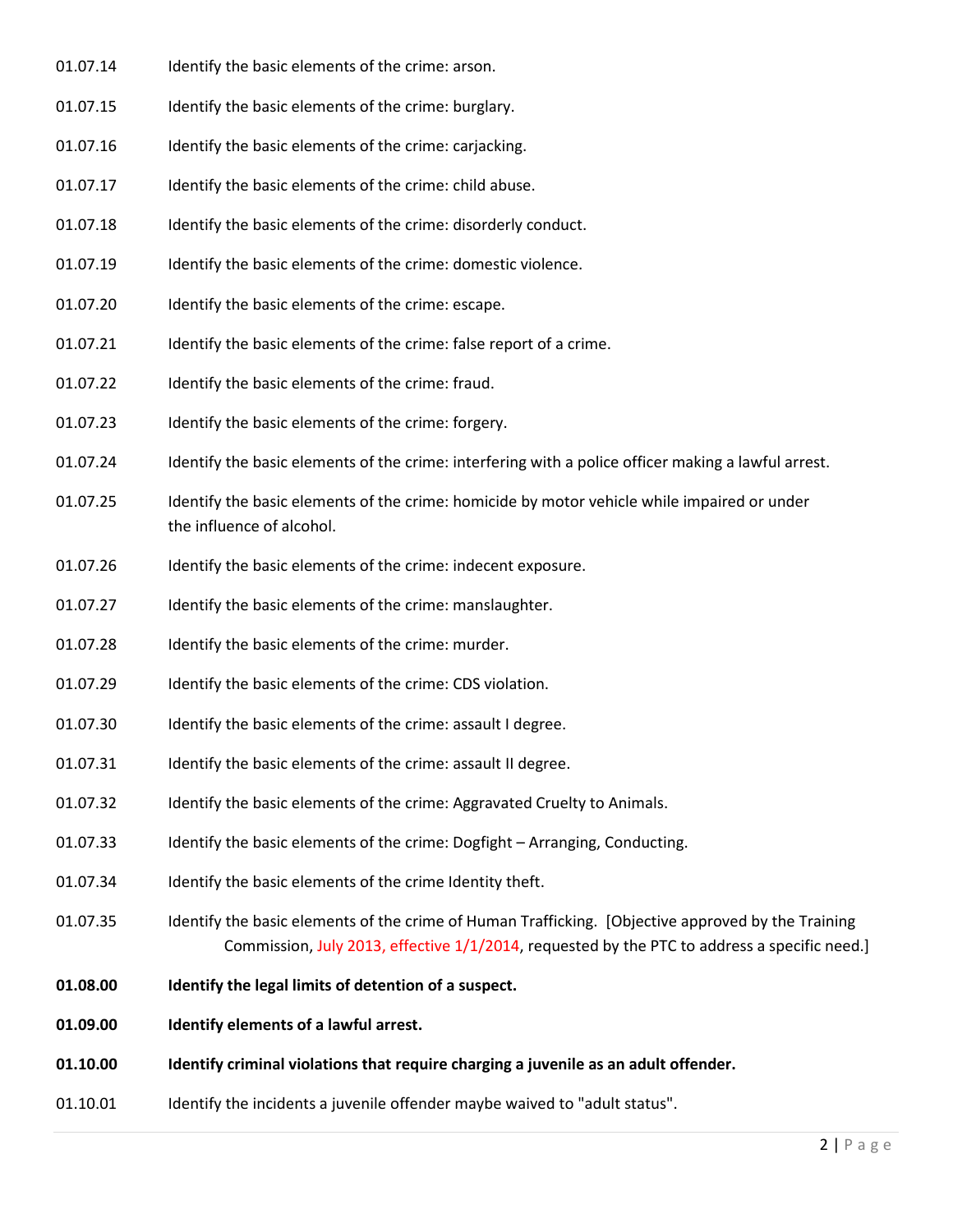| 01.12.00     | Define the responsibilities of a driver involved in an accident, to include duties under<br>transportation code and insurance reporting requirements.                                       |
|--------------|---------------------------------------------------------------------------------------------------------------------------------------------------------------------------------------------|
| 01.13.00     | Identify non-traffic offenses for which a written citation may be issued in lieu of an arrest.                                                                                              |
| 01.14.00     | Describe the process to initiate a mental commitment. [DELETE [Moved to 09.23.00]<br>(Eff 7/1/16)]                                                                                          |
| 01.14.01     | Identify circumstances in which a mental commitment is appropriate. [DELETE [Moved to 09.23.01]<br>(Eff 7/1/16)]                                                                            |
| 01.16.00     | Describe the procedure to apply for and serve a summons.                                                                                                                                    |
| 01.16.01     | Define the term summons and its purpose.                                                                                                                                                    |
| 01.19.00     | Describe the procedure to apply for and serve an arrest warrant.                                                                                                                            |
| 01.19.01     | Define the term "arrest warrant" and its purpose.                                                                                                                                           |
| 01.34.00     | Identify instances when an officer may store or impound a vehicle from public property.                                                                                                     |
| 01.35.00     | Identify the legal authority for those instances where an officer may store or impound a<br>vehicle from private property.                                                                  |
| 02 - Patrol  |                                                                                                                                                                                             |
| 02.07.00     | Identify the duties of a law enforcement officer at the scene of a fire.                                                                                                                    |
| 02.07.01     | Describe procedures for using a fire extinguisher.                                                                                                                                          |
| 02.07.02     | Identify the appropriate extinguishing equipment for each class of fire.                                                                                                                    |
| 02.07.03     | Identify the inherent dangers to an officer who enters a burning<br>building.                                                                                                               |
| 03 - Traffic |                                                                                                                                                                                             |
| 03.02.00     | Identify the role of a law enforcement officer in traffic enforcement.                                                                                                                      |
| 03.02.01     | Identify acceptable alternatives to the issuance of a citation.                                                                                                                             |
| 03.03.00     | Identify the options a violator may exercise in response to a traffic citation, i.e., court procedures<br>or pay monetary penalty.                                                          |
| 03.04.00     | Identify situations when an arrest is the appropriate officer response during a traffic stop.                                                                                               |
| 03.05.00     | Identify an officer's options if a violator refuses to sign a citation issued by an officer.                                                                                                |
| 03.06.00     | Given various traffic situations, determine that there is a violation and identify it by common<br>name, crime classification, and section number.                                          |
| 03.10.00     | Successfully complete a Driving Under the Influence Detection and Standardized Field Sobriety<br>Testing Course as recognized by the Maryland Police and Correctional Training Commissions. |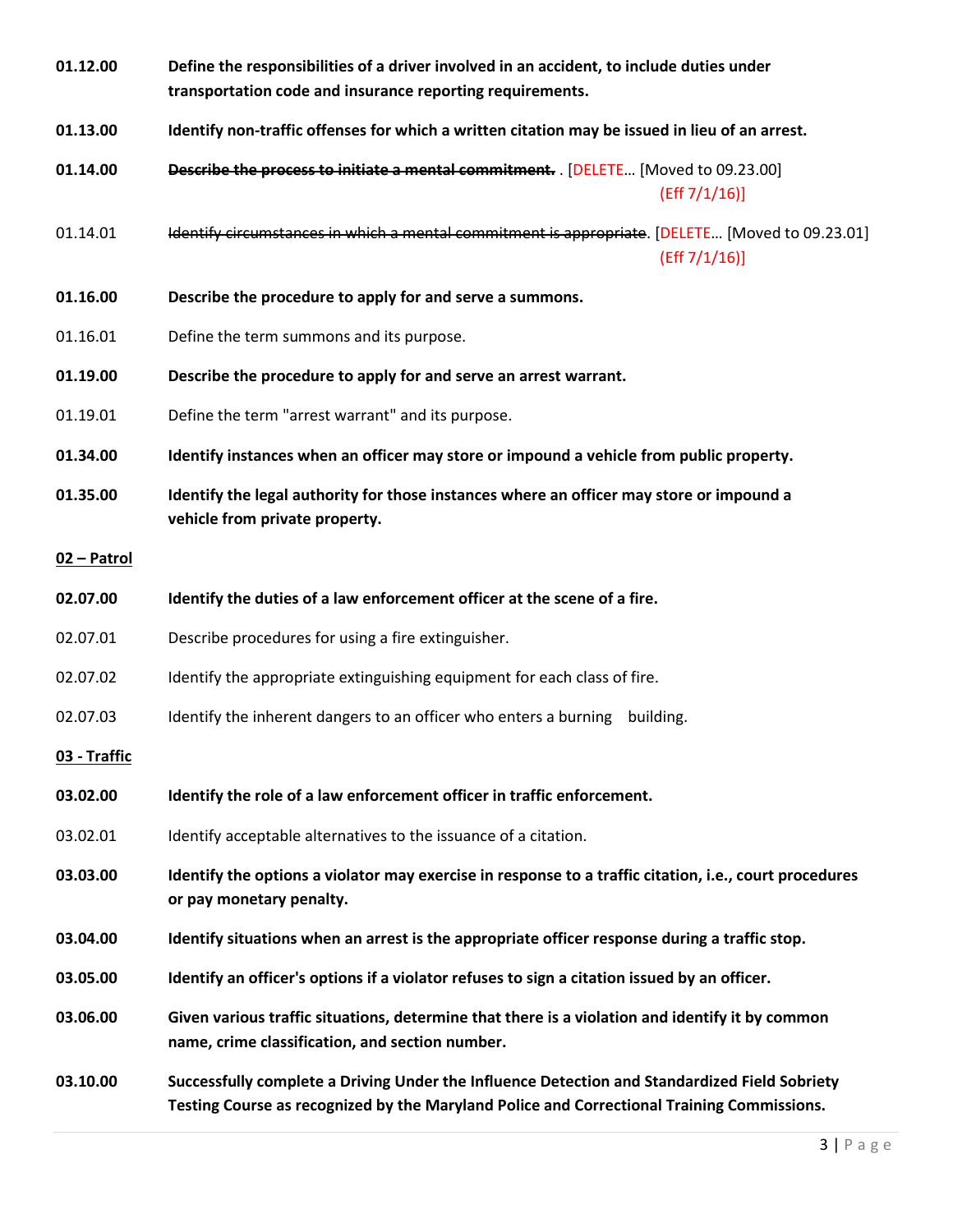- 03.17.03 Identify factors that regulate when a police officer must investigate a traffic collision.
- 03.17.05 Identify those situations that fit the definition of a traffic collision.
- 03.18.01 Identify elements required to prosecute successfully a hit and run driver, i.e., a particular vehicle was the one involved in the accident, person charged was driving the vehicle involved, person avoided his/her legal responsibility, prudent driver would have known he/she was in an accident.

# **04 - Criminal Investigation**

| 04.02.00 | Identify responsibilities of an officer who discovers or is first to respond to a crime scene.                                                                                                                    |
|----------|-------------------------------------------------------------------------------------------------------------------------------------------------------------------------------------------------------------------|
| 04.02.06 | Identify the various styles of attack in rapes. [NEW[Previously obj. 01.07.05] (Eff 7/1/16)]                                                                                                                      |
| 04.03.00 | Identify resources available to the officer while conducting a criminal investigation.                                                                                                                            |
| 04.03.01 | Identify resources available to the officer for hate crimes. [Edited by Commissionremoved "crime of<br>racial incidents' replacing it with "hate<br>crimes", broaden scope of objective.<br>EFF 7/1/16]           |
| 04.03.11 | Identify resources available to the officer for a death investigation. [Edited by Commissionremoved<br>"crime of poisoning" replacing it with "death<br>investigation", broaden scope of objective.<br>EFF 7/1/16 |
| 04.03.17 | Identify the resources available to the officer for the crime of Aggravated Cruelty to Animals.                                                                                                                   |
| 04.03.18 | Identify the resources available to the officer for the crime of Conducting, Arranging Dog fighting.                                                                                                              |
| 04.03.19 | Identify the resources available to the officer for crimes involving delinquent acts.                                                                                                                             |
| 04.03.20 | Identify the resources available to the officer for crimes involving child exploitation.                                                                                                                          |
| 04.03.21 | Identify the resources available to the officer for crimes involving identity theft/fraud.                                                                                                                        |
| 04.05.00 | Identify various resources available to a crime victim.                                                                                                                                                           |
| 04.05.01 | Identify resources available to the victim of a hate crimes. [Edited by Commissionremoved "crime of<br>racial incidents' replacing it with "hate<br>crimes", broaden scope of objective.<br>EFF 7/1/16]           |
| 04.05.05 | Identify resources available to the victim of domestic violence incident. [Edited by Commission                                                                                                                   |

removed "crime of domestic violence"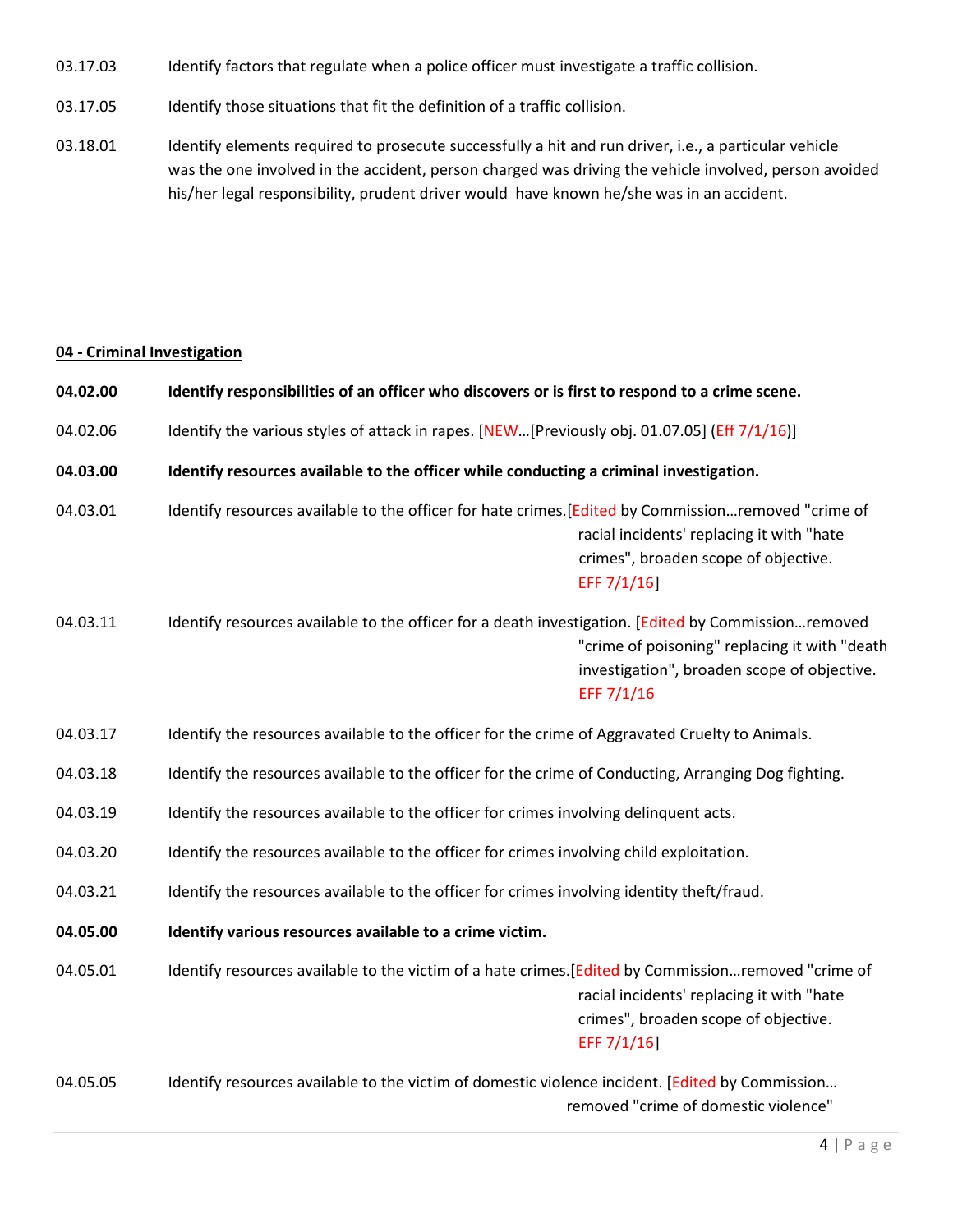replacing it with "violence incidents", broaden scope of objective. EFF 7/1/16]

04.05.06 Identify resources available to the victim for handling missing person incidents. [Edited by Commission... removed "crime of domestic violence" replacing it with "domestic violence incidents", domestic violence is not a crime and broaden scope of objective. EFF 7/1/16] 04.05.17 Identify the resources available to the victim for crimes involving delinquent acts. 04.05.18 Identify the resources available to the victim for crimes involving child exploitation.

- 04.05.19 Identify the resources available to the victim for crimes involving identity theft/fraud
- **04.23.00 Identify the basic responsibility of the officer when investigating the crime of Identity theft.**
- **04.24.00 Demonstrate the application of an MPCTC approved lethality assessment tool while investigating a domestic violence situation.**

# **05 - Emergency Medical Care**

- **05.03.00 Successfully complete a first aid training course per Maryland Police Training Commission Regulation Title 12, Subtitle 04, Chapter 01.09 E (7)**
- 05.03.01 Identify circumstances in which a person under the influence of alcohol or CDS should be transported to a hospital.
- 05.03.02 Identify the measures an officer must take for self-protection and clean-up for infectious diseases, blood borne pathogens, etc.

# **07 - Report Writing and Composition**

| 07.06.00 | <b>Complete forms for on-view arrest.</b> [Editedby Commission update terminology (Eff 7/1/16)] |
|----------|-------------------------------------------------------------------------------------------------|
| 07.06.01 | Complete Statement of Charges [EFF 7/1/16 added by Commission to separate multiple processes.]  |
| 07.06.02 | Complete Statement of Probable Cause [EFF $7/1/16$ added by Commission to separate multiple     |
|          | processes.                                                                                      |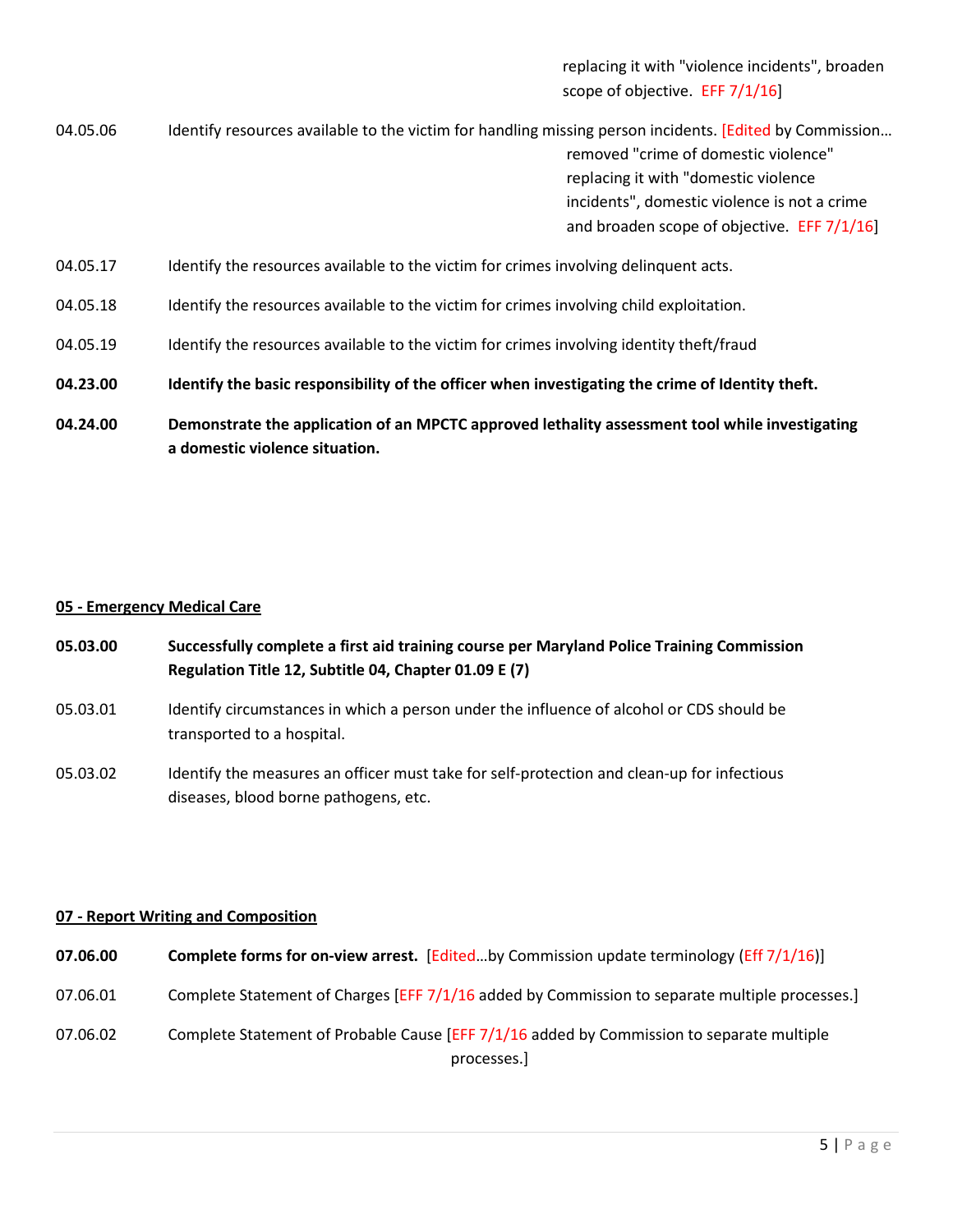- **07.07.00 Demonstrate the process to obtain and serve an arrest warrant.**
- 07.07.01 Prepare an application for statement of charges.
- **07.08.00 Demonstrate the process to obtain and serve a search warrant.**
- 07.08.01 Complete an affidavit for a search warrant.
- 07.08.02 Complete an application for a search warrant.
- 07.08.03 Complete a search warrant return.
- 07.08.04 Define the term "search warrant" and its purpose. [NEW... [Move from 01.27.01] (Eff 7/1/16)]

**07.09.00 Complete the forms required to initiate an Emergency Petition.** [Edited by Commission…removed "mental commitment' replacing it with "emergency petition", corrects terminology of objective . EFF 7/1/16]

- **07.10.00 Given word picture or audio-visual presentation depicting a motor vehicle collision scene, complete Maryland State Traffic Collision Report.**
- **07.11.00 Given a word picture or audio-visual presentation depicting a traffic violation complete a traffic citation.**
- **09 Crisis Intervention**
- **09.03.00 Identify the basic psychological response of crime victims, i.e., sexual offenses (child or adult), child exploitation, hate crimes, violent crimes (including sudden death), domestic violence (including child and elderly abuse).**
- **09.10.00 Identify the property that a disputant is entitled to take if leaving the premises in various situations.**
- **09.13.00 Identify the various types terms associated with Child Exploitation.**
- 09.13.01 Define the term Child Sexual Molestation.
- 09.13.02 Define the term Child Exploitation.
- 09.13.03 Define the term Child Prostitution.
- 09.13.04 Define the term Child Pornography.
- 09.13.05 Define the term Child Sexual Exploitation.
- **09.15.00 Identify the procedures that an officer should/may employ when encountering an individual with an intellectual/ developmental disability.**
- 09.15.01 Identify the difference in procedures used when encountering a person with an I/DD as an offender, victim, witness, or individual in need of assistance and how these roles may overlap.
- 09.15.02 Identify the need to exercise ethical leadership when encountering an individual with an I/DD.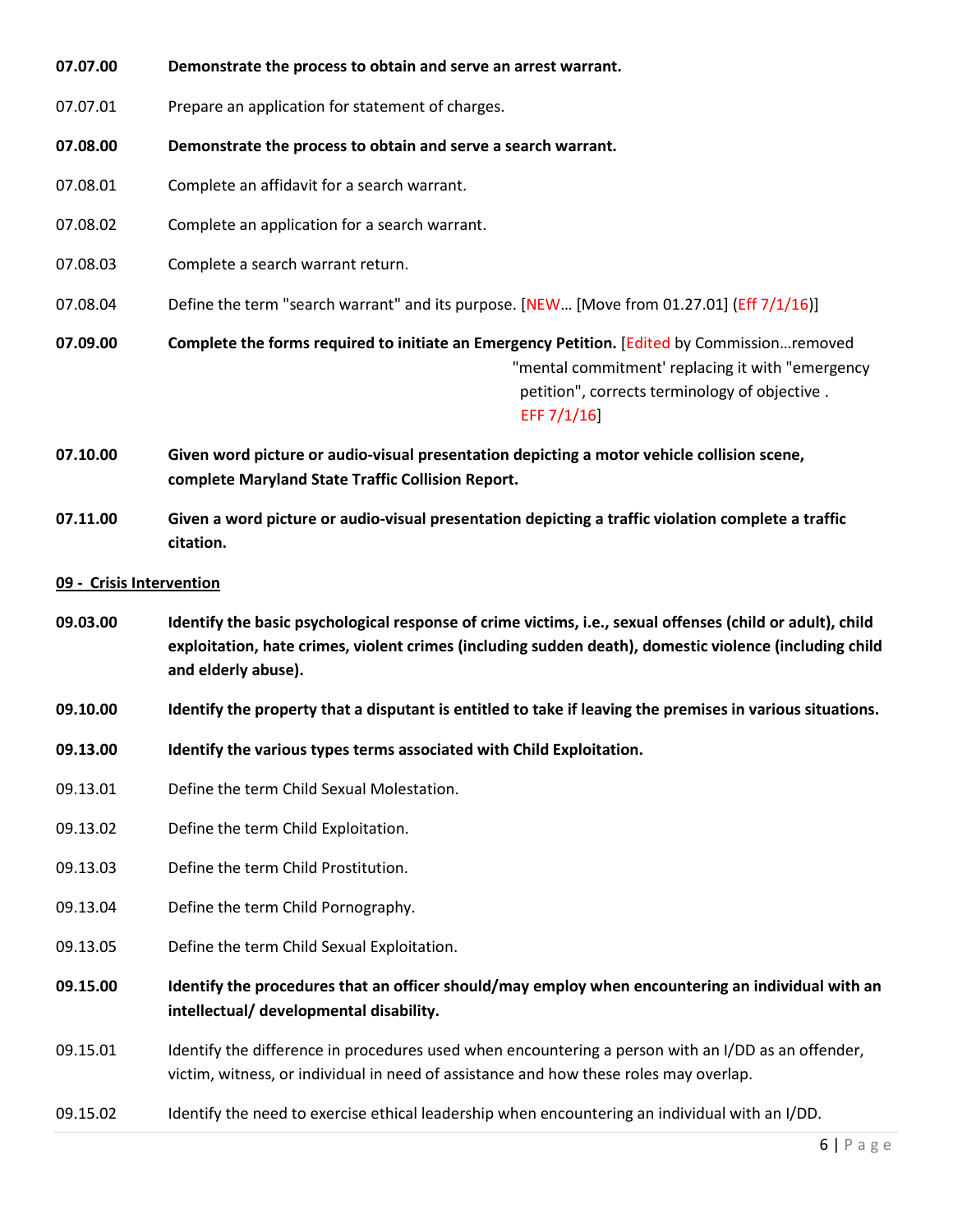| 09.16.00 | Identify the indicators that a person may have an intellectual/developmental disability.                                                                  |
|----------|-----------------------------------------------------------------------------------------------------------------------------------------------------------|
| 09.16.01 | Identify why it is important for officers to be aware of people with an I/DD, the prevalence of I/DDs and<br>the need to reduce stigma.                   |
| 09.16.02 | Identify what is meant by hidden disabilities                                                                                                             |
| 09.16.03 | Identify procedures a law enforcement officer should follow to ensure the safety and cooperation of a<br>person who has Dementia.                         |
| 09.16.04 | Identify non-verbal distractions, both personal and environmental, that may affect an encounter with a<br>person that has an I/DD.                        |
| 09.16.05 | Identify the difference between a person with an intellectual/developmental disability and a person<br>with a mental illness.                             |
| 09.17.00 | Identify the procedures an officer should follow to ensure the safety and calmness of an individual<br>that has an intellectual/developmental disability. |
| 09.17.01 | Explain the impact of prior trauma on interactions with a person who has an I/DD. (i.e.Trauma Informed<br>Care)                                           |
| 09.17.02 | Describe what it means to be safe from the perspective of people with an I/DD, the officer, and<br>community.                                             |
| 09.17.03 | Identify procedures used to ensure a safe outcome for individuals with an I/DD, officers, and<br>communities.                                             |
| 09.17.04 | Describe the impact of an officer's attitude and actions toward people with an I/DD on the public.                                                        |
| 09.17.05 | Identify the officers ability to use discretion when encountering a person with an I/DD to resolve an<br>incident with respect and understanding.         |
| 09.17.06 | Identify the medical and physical vulnerabilities commonly associated with a person with an I/DD and<br>the impact on a safe outcome.                     |
| 09.17.07 | Describe the importance of using community resources to assist the officer.                                                                               |
| 09.18.00 | Demonstrate communication techniques required to effectively interact with a person who has an<br>intellectual/developmental disability.                  |
| 09.18.01 | Describe "person first language" and how it should be used when encountering a person with an I/DD.                                                       |
| 09.18.02 | Identify conflict resolution and de-escalation techniques that will lead to effective communications with<br>a person who has an I/DD.                    |
| 09.18.03 | Identify interaction techniques to employ with a person with an I/DD.                                                                                     |
| 09.18.04 | Identify how a person with an I/DD will be understood from the perspective of the person, officer, and<br>community.                                      |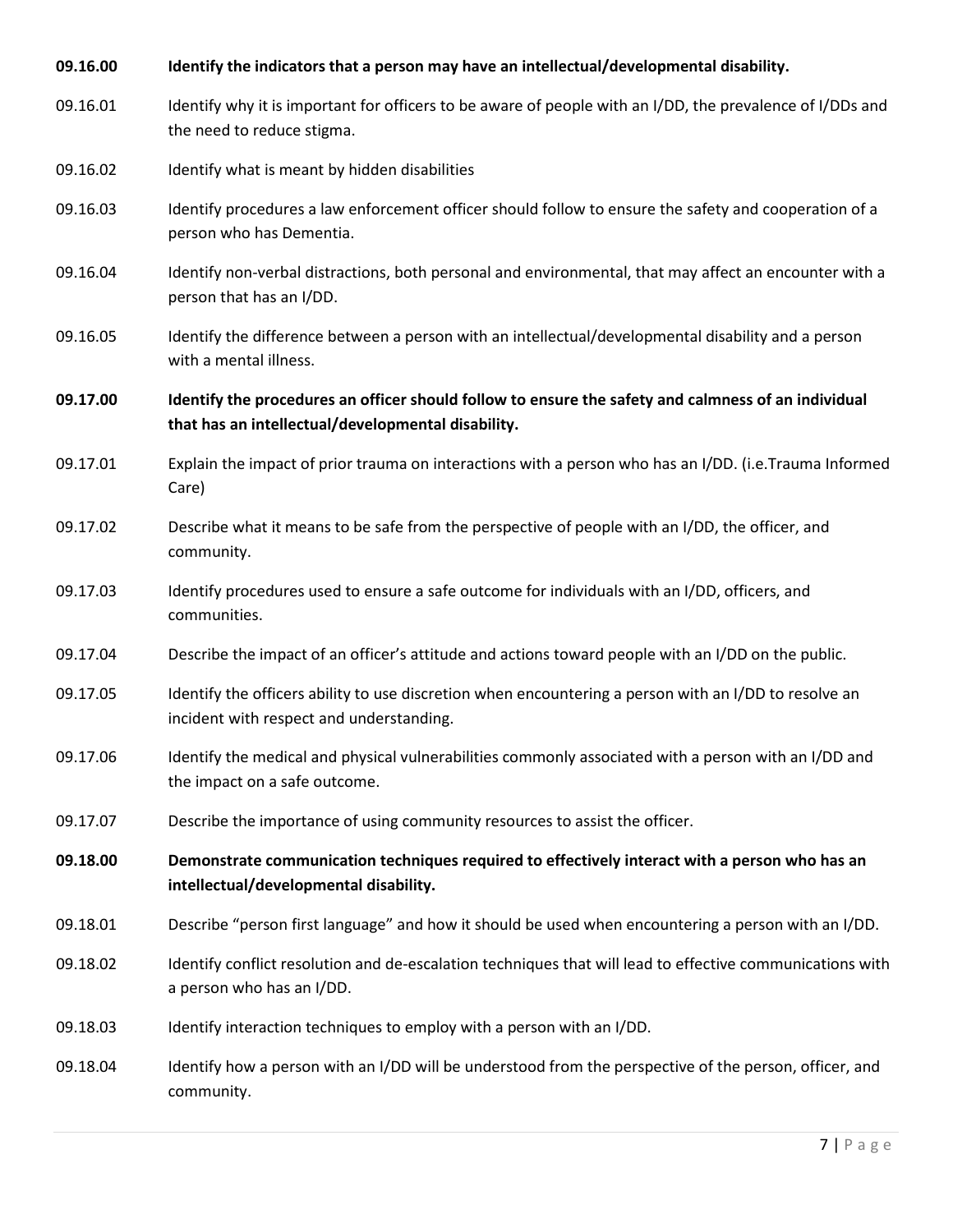| 09.18.05 | Identify how a person with an I/DD may acknowledge understanding and explain how that<br>understanding may be different for the person and the officer.                                                                                 |
|----------|-----------------------------------------------------------------------------------------------------------------------------------------------------------------------------------------------------------------------------------------|
| 09.19.00 | Explain the resources available to assist an officer encountering a person with an<br>intellectual/developmental disability.                                                                                                            |
| 0919.01  | Describe inclusion and how it can be achieved by people with an I/DD.                                                                                                                                                                   |
| 09.19.02 | Identify resources available to assist an officer when responding to an individual with an I/DD including<br>parents, siblings, support staff, and community resources.                                                                 |
| 09.19.03 | Describe the importance of developing relationships with people who have an I/DD and effectively using<br>community resources to achieve inclusion.                                                                                     |
| 09.20.00 | Describe the procedures an officer uses to ensure compliance with the Americans with Disabilities Act<br>when encountering a person with an Intellectual, Developmental, or Physical disability.                                        |
| 09.21.00 | Demonstrate the procedures that an officer should/may employ when encountering an individual<br>with a physical disability.                                                                                                             |
| 09.21.01 | Describe "person first language" and how it should be used when encountering a person with a<br>disability.                                                                                                                             |
| 09.21.02 | Identify the indicators that a person may have a physical disability.                                                                                                                                                                   |
| 09.21.03 | Identify the procedures an officer should follow to ensure the safety and calmness of an individual with<br>a physical disability.                                                                                                      |
| 09.21.04 | Identify behaviors that may indicate a person has a physical disability.                                                                                                                                                                |
| 09.21.05 | Describe communication techniques that should be used, including first person language and why it aids<br>in interactions with a person with a physical disability.                                                                     |
| 09.21.06 | Describe the procedures an officer may use to ensure compliance with the Americans with Disabilities<br>Act when encountering a person with a physical disability.                                                                      |
| 09.21.07 | Identify the resources available to assist an officer encountering a person with a physical disability.                                                                                                                                 |
| 09.22.00 | Describe the procedures that an officer should/may employ when encountering an individual with a<br>mental illness. [EFF 7/1/16 Commission changed objective from Demo. to "Describe" which broadens<br>evaluation scope of objective.] |
| 09.22.01 | Identify the indicators that a person may have a mental illness or be experiencing a mental health crisis.                                                                                                                              |
| 09.22.02 | Identify the procedures an officer should follow to ensure the safety and cooperation of an individual<br>that has a mental illness or mental health crisis.                                                                            |
| 09.22.03 | Identify behaviors that may indicate a person has a mental illness or a mental health crisis.                                                                                                                                           |
| 09.22.04 | Identify procedures that should/may be employed to ensure safety and cooperation of an individual<br>with a mental illness or mental health crisis.                                                                                     |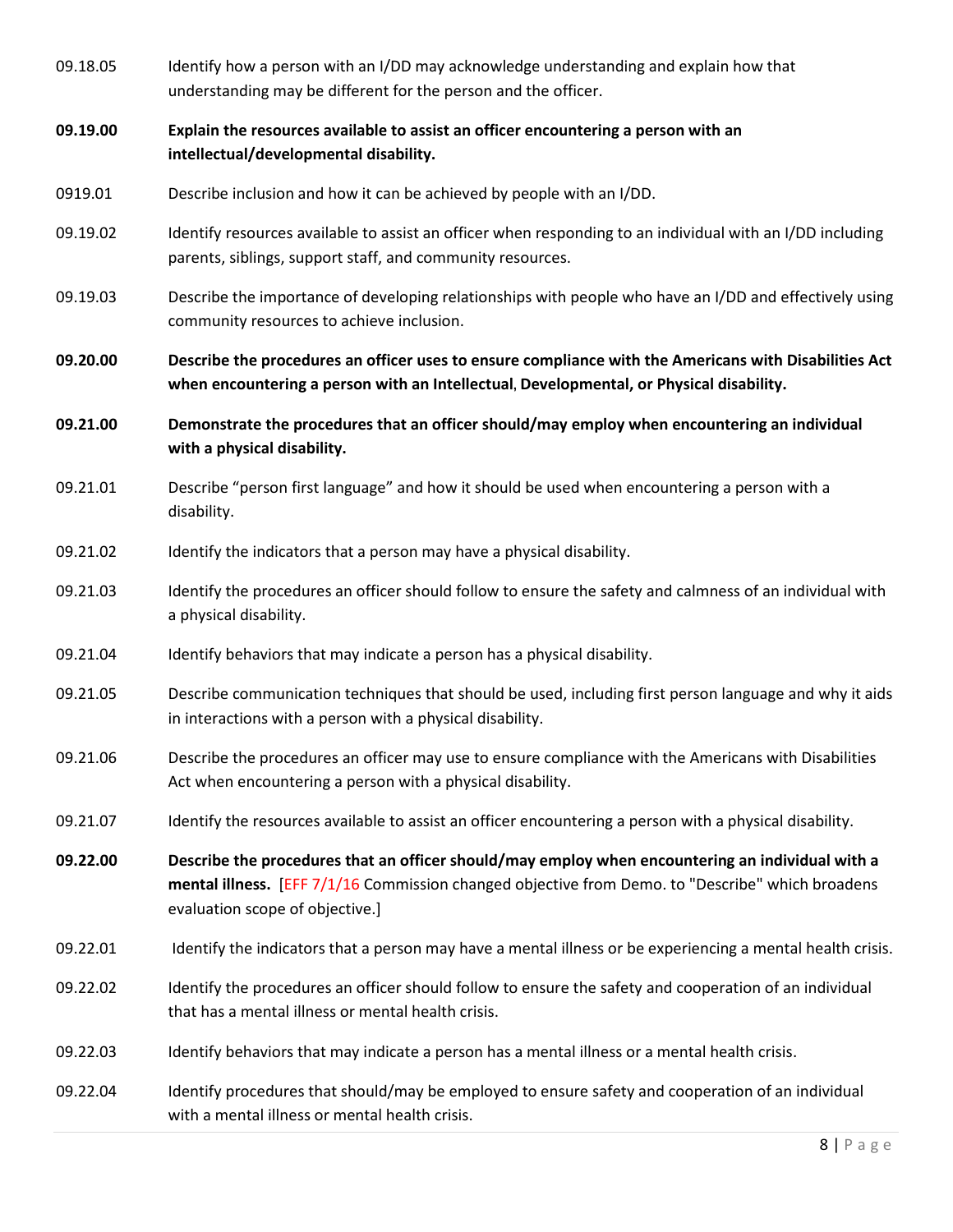- 09.22.05 Identify the resources available to the officer when encountering a person with a mental illness or experiencing a mental health crisis.
- 09.2206 Identify factors to be considered when handling mentally disturbed or irrational persons, such as ignore verbal abuse, avoid excitement. [NEW... [Moved from 06.04.02] (Eff 7/1/16)]
- **09.23.00 Describe the process to initiate an Emergency Petition.** [NEW…[Move from 01.14] (Eff 7/1/16)]
- 09.23.01 Identify circumstances in which an Emergency Petition is appropriate.[ NEW…[Move from 01.14.01] (Eff 7/1/16)]

#### **10 - Protective Strategies and Tactics**

- **10.01.00 Describe the various levels of force that are authorized for police to apply to any person.**
- 10.01.01 Explain how circumstances impact the authorized level of force.
- **10.07.00 Identify safe and professional procedures when taking children into custody.**
- 10.07.01 Define the term Child In Need of Supervision (CINS)
- 10.07.02 Define the term Child In Need of Assistance (CINAS)
- 10.07.03 Define the term Delinquent Act

#### **12 - Prisoner Processing and Security**

- **12.05.00 Identify the booking processes for juvenile offenders.**
- 12.05.01 Identify minimum correctional standards according to Maryland laws for booking juvenile offenders.
- 12.05.02 Identify the notification requirements pertaining to the confinement of a child less than 16 years.
- 12.05.03 Identify the juvenile offender's rights regarding parental notification and telephone calls upon being placed in temporary custody.
- 12.05.04 Identify circumstances when a juvenile would be processed as an adult.
- 12.05.05 Identify procedural alternatives available to an officer upon booking a juvenile.
- **12.06.00 Identify reasons why an adult and a juvenile offender should not be transported in the same vehicle.**
- **12.07.00 Identify the booking process for adult prisoners.**
- 12.07.01 Identify the booking process for adult offenders with medical condition, i.e. injury or illness.
- 12.07.02 Identify the booking process for adult offenders who are under the influence of drugs or alcohol.
- 12.07.03 Identify the required notification procedures an officer must make when handling adult prisoners with a medical condition; i.e., intoxicated, injured, ill.